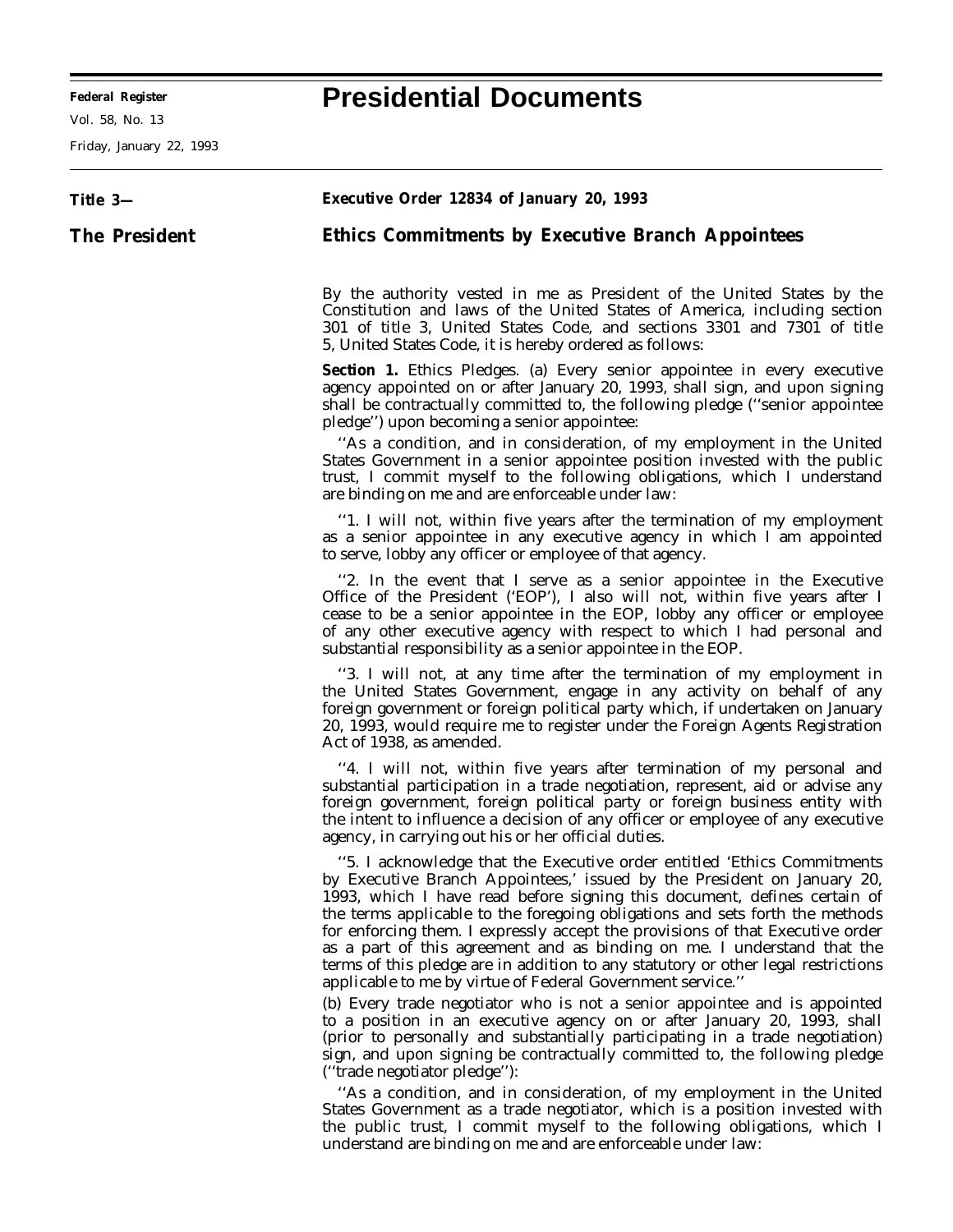''1. I will not, within five years after termination of my personal and substantial participation in a trade negotiation, represent, aid or advise any foreign government, foreign political party or foreign business entity with the intent to influence a decision of any officer or employee of any executive agency, in carrying out his or her official duties.

''2. I acknowledge that the Executive order entitled 'Ethics Commitments by Executive Branch Appointees,' issued by the President on January 20, 1993, which I have read before signing this document, defines certain of the terms applicable to the foregoing obligations and sets forth the methods for enforcing them. I expressly accept the provisions of that Executive order as a part of this agreement and as binding on me. I understand that the terms of this pledge are in addition to any statutory or other legal restrictions applicable to me by virtue of Federal Government service.''

**Sec. 2.** *Definitions.* As used herein and in the pledges:

(a) ''Senior appointee'' means every full-time, non-career Presidential, Vicepresidential or agency head appointee in an executive agency whose rate of basic pay is not less than the rate for level V of the Executive Schedule (5 U.S.C. 5316) but does not include any person appointed as a member of the senior foreign service or solely as a uniformed service commissioned officer.

(b) ''Trade negotiator'' means a full-time, non-career Presidential, Vice-presidential or agency head appointee (whether or not a senior appointee) who personally and substantially participates in a trade negotiation as an employee of an executive agency.

(c) ''Lobby'' means to knowingly communicate to or appear before any officer or employee of any executive agency on behalf of another (except the United States) with the intent to influence official action, except that the term ''lobby'' does not include:

(1) communicating or appearing on behalf of and as an officer or employee of a State or local government or the government of the District of Columbia, a Native American tribe or a United States territory or possession;

(2) communicating or appearing with regard to a judicial proceeding, or a criminal or civil law enforcement inquiry, investigation or proceeding (but not with regard to an administrative proceeding) or with regard to an administrative proceeding to the extent that such communications or appearances are made after the commencement of and in connection with the conduct or disposition of a judicial proceeding;

(3) communicating or appearing with regard to any government grant, contract or similar benefit on behalf of and as an officer or employee of:

(A) an accredited, degree-granting institution of higher education, as defined in section 1201(a) of title 20, United States Code; or

(B) a hospital; a medical, scientific or environmental research institution; or a charitable or educational institution; provided that such entity is a not-for-profit organization exempted from Federal income taxes under sections 501(a) and 501(c)(3) of title 26, United States Code;

(4) communicating or appearing on behalf of an international organization in which the United States participates, if the Secretary of State certifies in advance that such activity is in the interest of the United States;

(5) communicating or appearing solely for the purpose of furnishing scientific or technological information, subject to the procedures and conditions applicable under section 207(j)(5) of title 18, United States Code; or

(6) giving testimony under oath, subject to the conditions applicable under section 207(j)(6) of title 18, United States Code.

(d) ''On behalf of another'' means on behalf of a person or entity other than the individual signing the pledge or his or her spouse, child or parent.

(e) ''Administrative proceeding'' means any agency process for rulemaking, adjudication or licensing, as defined in and governed by the Administrative Procedure Act, as amended (5 U.S.C. 551, *et seq.*).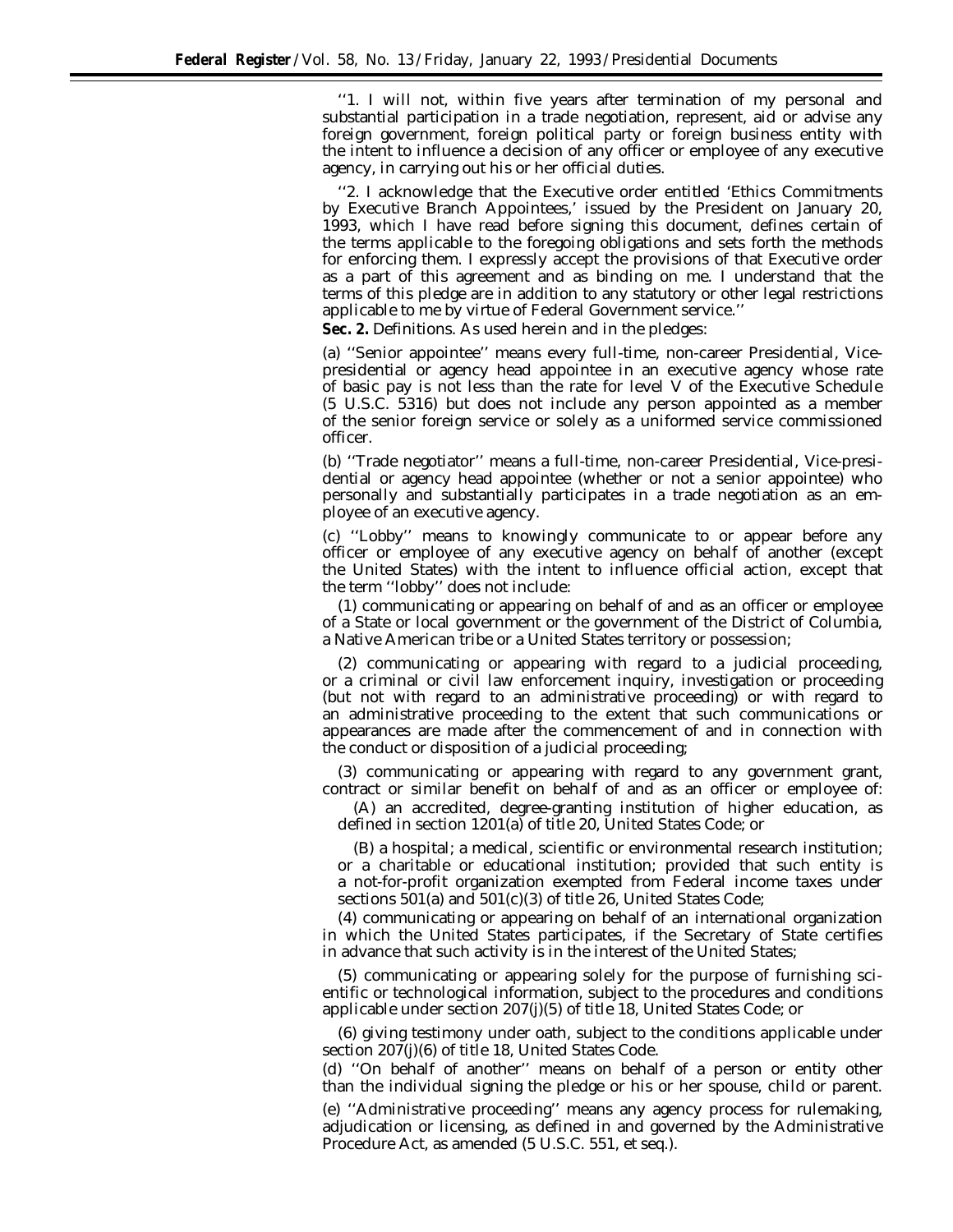(f) ''Executive agency'' and ''agency'' mean ''Executive agency'' as defined in section 105 of title 5, United States Code, except that the term includes the Executive Office of the President, the United States Postal Service and the Postal Rate Commission and excludes the General Accounting Office. As used in paragraph 1 of the senior appointee pledge, ''executive agency'' means the entire agency in which the senior appointee is appointed to serve, except that:

(1) with respect to those senior appointees to whom such designations are applicable under section 207(h) of title 18, United States Code, the term means an agency or bureau designated by the Director of the Office of Government Ethics under section 207(h) as a separate department or agency at the time the senior appointee ceased to serve in that department or agency; and

(2) a senior appointee who is detailed from one executive agency to another for more than sixty days in any calendar year shall be deemed to be an officer or employee of both agencies during the period such person is detailed.

(g) ''Personal and substantial responsibility'' ''with respect to'' an executive agency, as used in paragraph 2 of the senior appointee pledge, means ongoing oversight of, or significant ongoing decision-making involvement in, the agency's budget, major programs or personnel actions, when acting both ''personally'' and ''substantially'' (as those terms are defined for purposes of sections 207(a) and (b) of title 18, United States Code).

(h) ''Personal and substantial participation'' and ''personally and substantially participates'' mean acting both ''personally'' and ''substantially'' (as those terms are defined for purposes of sections 207(a) and (b) of title 18, United States Code) as an employee through decision, approval, disapproval, recommendation, the rendering of advice, investigation or other such action.

(i) ''Trade negotiation'' means a negotiation that the President determines to undertake to enter into a trade agreement with one or more foreign governments, and does not include any action taken before that determination.

(j) ''Foreign Agents Registration Act of 1938, as amended'' means sections 611–621 of title 22, United States Code.

(k) ''Foreign government'' means ''the government of a foreign country,'' as defined in section 1(e) of the Foreign Agents Registration Act of 1938, as amended (22 U.S.C. 611(e)).

(l) ''Foreign political party'' has the same meaning as that term in section 1(f) of the Foreign Agents Registration Act of 1938, as amended (22 U.S.C.  $611(f)$ ).

(m) ''Foreign business entity'' means a partnership, association, corporation, organization or other combination of persons organized under the laws of or having its principal place of business in a foreign country.

(n) Terms that are used herein and in the pledges, and also used in section 207 of title 18, United States Code, shall be given the same meaning as they have in section 207 and any implementing regulations issued or to be issued by the Office of Government Ethics, except to the extent those terms are otherwise defined in this order.

**Sec. 3.** *Waiver.* (a) The President may grant to any person a waiver of any restrictions contained in the pledge signed by such person if, and to the extent that, the President certifies in writing that it is in the public interest to grant the waiver.

(b) A waiver shall take effect when the certification is signed by the President.

(c) The waiver certification shall be published in the **Federal Register,** identifying the name and executive agency position of the person covered by the waiver and the reasons for granting it.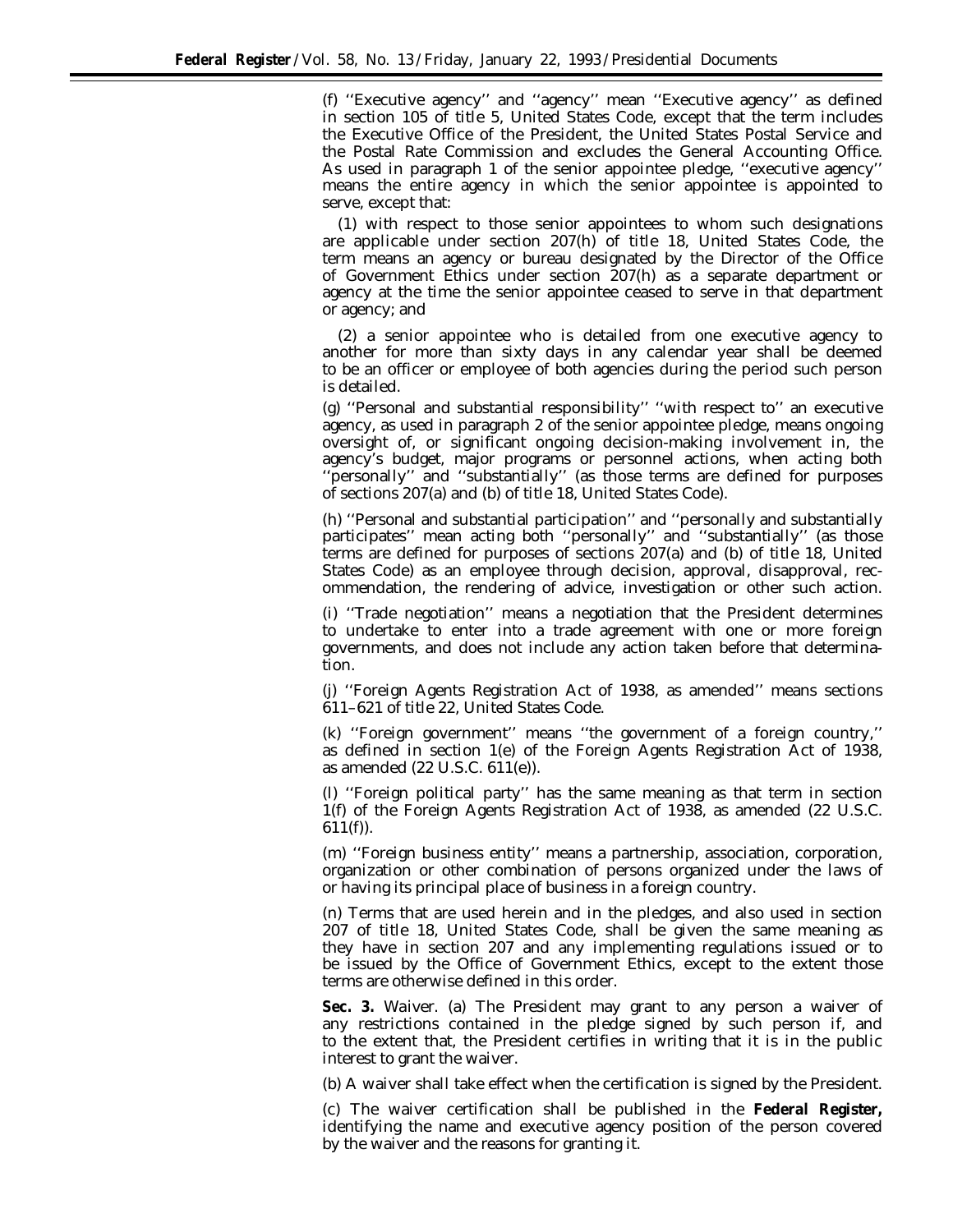(d) A copy of the waiver certification shall be furnished to the person covered by the waiver and filed with the head of the agency in which that person is or was appointed to serve.

**Sec. 4.** *Administration.* (a) The head of every executive agency shall establish for that agency such rules or procedures (conforming as nearly as practicable to the agency's general ethics rules and procedures, including those relating to designated agency ethics officers) as are necessary or appropriate:

(1) to ensure that every senior appointee in the agency signs the senior appointee pledge upon assuming the appointed office or otherwise becoming a senior appointee;

(2) to ensure that every trade negotiator in the agency who is not a senior appointee signs the trade negotiator pledge prior to personally and substantially participating in a trade negotiation;

(3) to ensure that no senior appointee or trade negotiator in the agency personally and substantially participates in a trade negotiation prior to signing the pledge; and

(4) generally to ensure compliance with this order within the agency. (b) With respect to the Executive Office of the President, the duties set forth in section 4(a), above, shall be the responsibility of the White House Counsel or such other official or officials to whom the President delegates those duties.

(c) The Director of the Office of Government Ethics shall:

(1) subject to the prior approval of the White House Counsel, develop a form of the pledges to be completed by senior appointees and trade negotiators and see that the pledges and a copy of this Executive order are made available for use by agencies in fulfilling their duties under section 4(a) above;

(2) in consultation with the Attorney General or White House Counsel, when appropriate, assist designated agency ethics officers in providing advice to current or former senior appointees and trade negotiators regarding the application of the pledges; and

(3) subject to the prior approval of the White House Counsel, adopt such rules or procedures (conforming as nearly as practicable to its generally applicable rules and procedures) as are necessary or appropriate to carry out the foregoing responsibilities.

(d) In order to promote clarity and fairness in the application of paragraph 3 of the senior appointee pledge:

(1) the Attorney General shall, within six months after the issuance of this order, publish in the **Federal Register** a ''Statement of Covered Activities,'' based on the statute, applicable regulations and published guidelines, and any other material reflecting the Attorney General's current interpretation of the law, describing in sufficient detail to provide adequate guidance the activities on behalf of a foreign government or foreign political party which, if undertaken as of January 20, 1993, would require a person to register as an agent for such foreign government or political party under the Foreign Agents Registration Act of 1938, as amended; and

(2) the Attorney General's ''Statement of Covered Activities'' shall be presumed to be the definitive statement of the activities in which the senior appointee agrees not to engage under paragraph 3 of the pledge.

(e) A senior appointee who has signed the senior appointee pledge is not required to sign the pledge again upon appointment to a different office, except that a person who has ceased to be a senior appointee, due to termination of employment in the executive branch or otherwise, shall sign the senior appointee pledge prior to thereafter assuming office as a senior appointee.

(f) A trade negotiator who is not also a senior appointee and who has once signed the trade negotiator pledge is not required to sign the pledge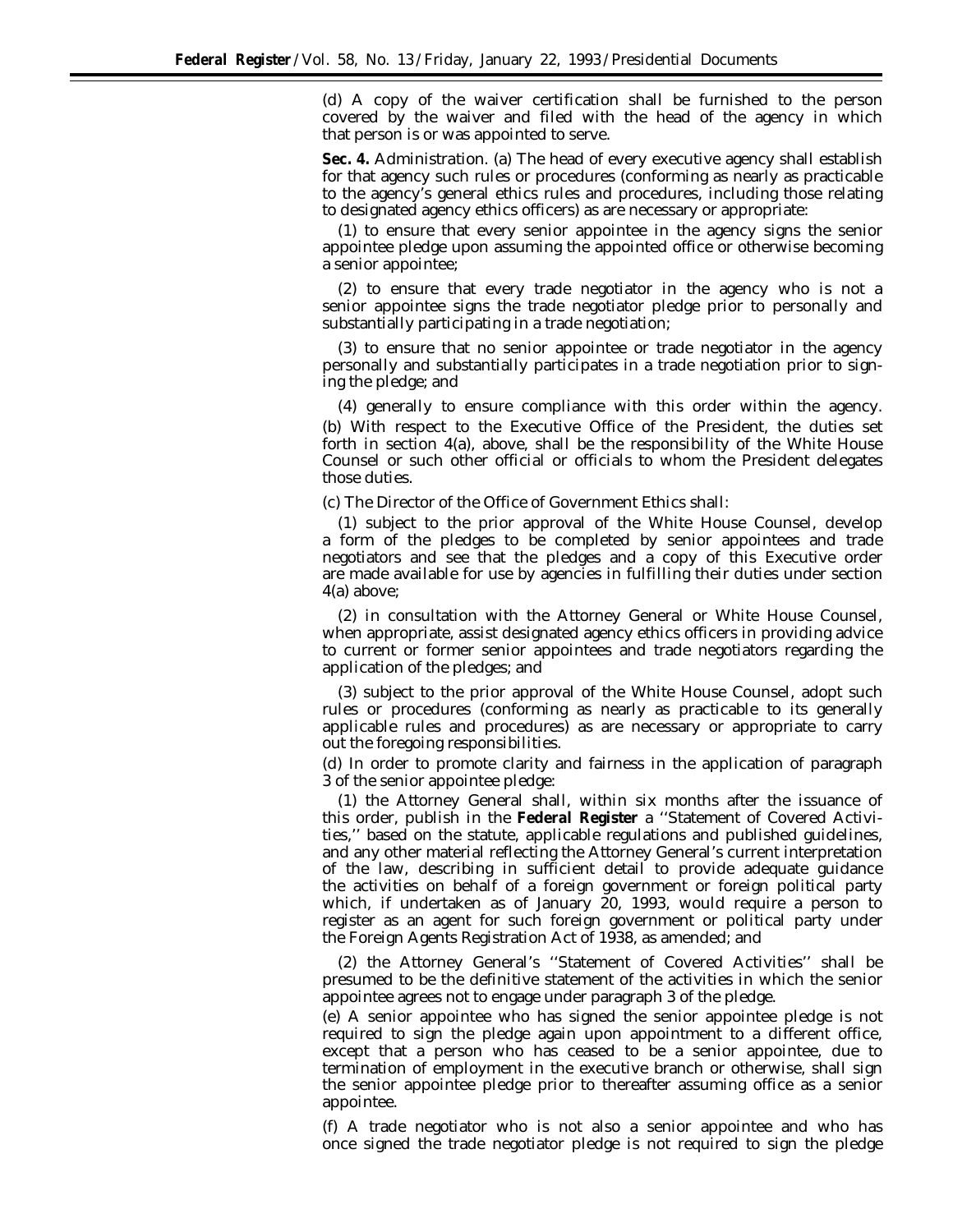again prior to personally and substantially participating in a subsequent trade negotiation, except that a person who has ceased employment in the executive branch shall, after returning to such employment, be obligated to sign a pledge as provided herein notwithstanding the signing of any previous pledge.

(g) All pledges signed by senior appointees and trade negotiators, and all waiver certifications with respect thereto, shall be filed with the head of the appointee's agency for permanent retention in the appointee's official personnel folder or equivalent folder.

**Sec. 5.** *Enforcement.* (a) The contractual, fiduciary and ethical commitments in the pledges provided for herein are enforceable by any legally available means, including any or all of the following: debarment proceedings within any affected executive agency or judicial civil proceedings for declaratory, injunctive or monetary relief.

(b) Any former senior appointee or trade negotiator who is determined, after notice and hearing, by the duly designated authority within any agency, to have violated his or her pledge not to lobby any officer or employee of that agency, or not to represent, aid or advise a foreign entity specified in the pledge with the intent to influence the official decision of that agency, may be barred from lobbying any officer or employee of that agency for up to five years in addition to the five-year time period covered by the pledge.

(1) The head of every executive agency shall, in consultation with the Director of the Office of Government Ethics, establish procedures to implement the foregoing subsection, which shall conform as nearly as practicable to the procedures for debarment of former employees found to have violated section 207 of title 18, United States Code (1988 ed.), set forth in section 2637.212 of title 5, Code of Federal Regulations (revised as of January 1, 1992).

(2) Any person who is debarred from lobbying following an agency proceeding pursuant to the foregoing subsection may seek judicial review of the administrative determination, which shall be subject to established standards for judicial review of comparable agency actions.

(c) The Attorney General is authorized:

(1) upon receiving information regarding the possible breach of any commitment in a signed pledge, to request any appropriate federal investigative authority to conduct such investigations as may be appropriate; and

(2) upon determining that there is a reasonable basis to believe that a breach of a commitment has occurred or will occur or continue, if not enjoined, to commence a civil action against the former employee in any United States District Court with jurisdiction to consider the matter.

(d) In such civil action, the Attorney General is authorized to request any and all relief authorized by law, including but not limited to:

(1) such temporary restraining orders and preliminary and permanent injunctions as may be appropriate to restrain future, recurring or continuing conduct by the former employee in breach of the commitments in the pledge he or she signed; and

(2) establishment of a constructive trust for the benefit of the United States, requiring an accounting and payment to the United States Treasury of all money and other things of value received by, or payable to, the former employee arising out of any breach or attempted breach of the pledge signed by the former employee.

**Sec. 6.** *General Provisions.* (a) No prior Executive orders are repealed by this order. To the extent that this order is inconsistent with any provision of any prior Executive order, this order shall control.

(b) If any provision of this order or the application of such provision is held to be invalid, the remainder of this order and other dissimilar applications of such provision shall not be affected.